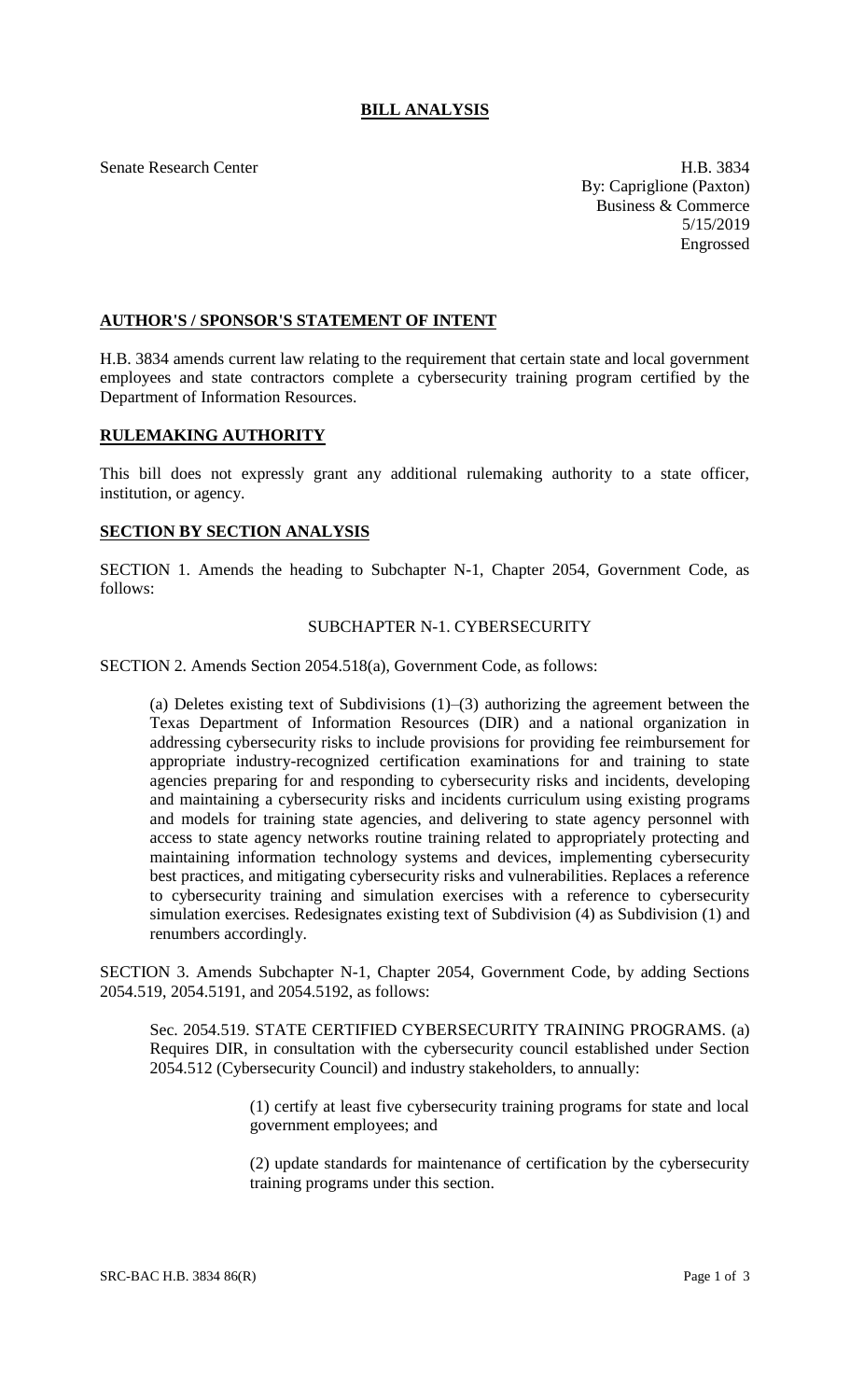(b) Requires a cybersecurity training program, to be certified under Subsection (a), to include activities, case studies, hypothetical situations, and other methods that:

(1) focus on forming information security habits and procedures that protect information resources; and

(2) teach best practices for detecting, assessing, reporting, and addressing information security threats.

(c) Authorizes DIR to contract with an independent third party to certify cybersecurity training programs under this section.

(d) Requires DIR to annually publish on its Internet website the list of cybersecurity training programs certified under this section.

(e) Authorizes a local government that employs a dedicated information resources cybersecurity officer, notwithstanding Subsection (a), to offer to its employees a cybersecurity training program that satisfies the requirements described by Subsection (b).

Sec. 2054.5191. CYBERSECURITY TRAINING REQUIRED: CERTAIN EMPLOYEES. (a) Requires a state employee that uses a computer to complete at least 25 percent of the employee's required duties, at least once each year, to complete a cybersecurity training program certified under Section 2054.519.

(a-1) Requires a local government employee that uses a computer to complete at least 25 percent of the employee's required duties, at least once each year, to complete a cybersecurity training program certified under Section 2054.519 or offered under Section 2054.519(e).

(b) Authorizes the governing body of a local government to select the most appropriate cybersecurity training program certified under Section 2054.519 or offered under Section 2054.519(e) for employees of the local government to complete. Requires the governing body to:

(1) verify and report on the completion of a cybersecurity training program by employees of the local government to DIR; and

(2) require periodic audits to ensure compliance with this section.

(c) Authorizes a state agency to select the most appropriate cybersecurity training program certified under Section 2054.519 for employees of the state agency. Requires the executive head of each state agency to verify completion of a cybersecurity training program by employees of the state agency in a manner specified by DIR.

(d) Requires the executive head of each state agency to periodically audit the agency to ensure compliance with this section and send the results to DIR.

Sec. 2054.5192. CYBERSECURITY TRAINING REQUIRED: CERTAIN STATE CONTRACTORS. (a) Defines "contractor" for purposes of this section.

(b) Requires a state agency to require any contractor who has access to a state computer system or database to complete a cybersecurity training program certified under Section 2054.519 as selected by the agency.

(c) Requires the cybersecurity training program to be completed by a contractor during the term of the contract and during any renewal period.